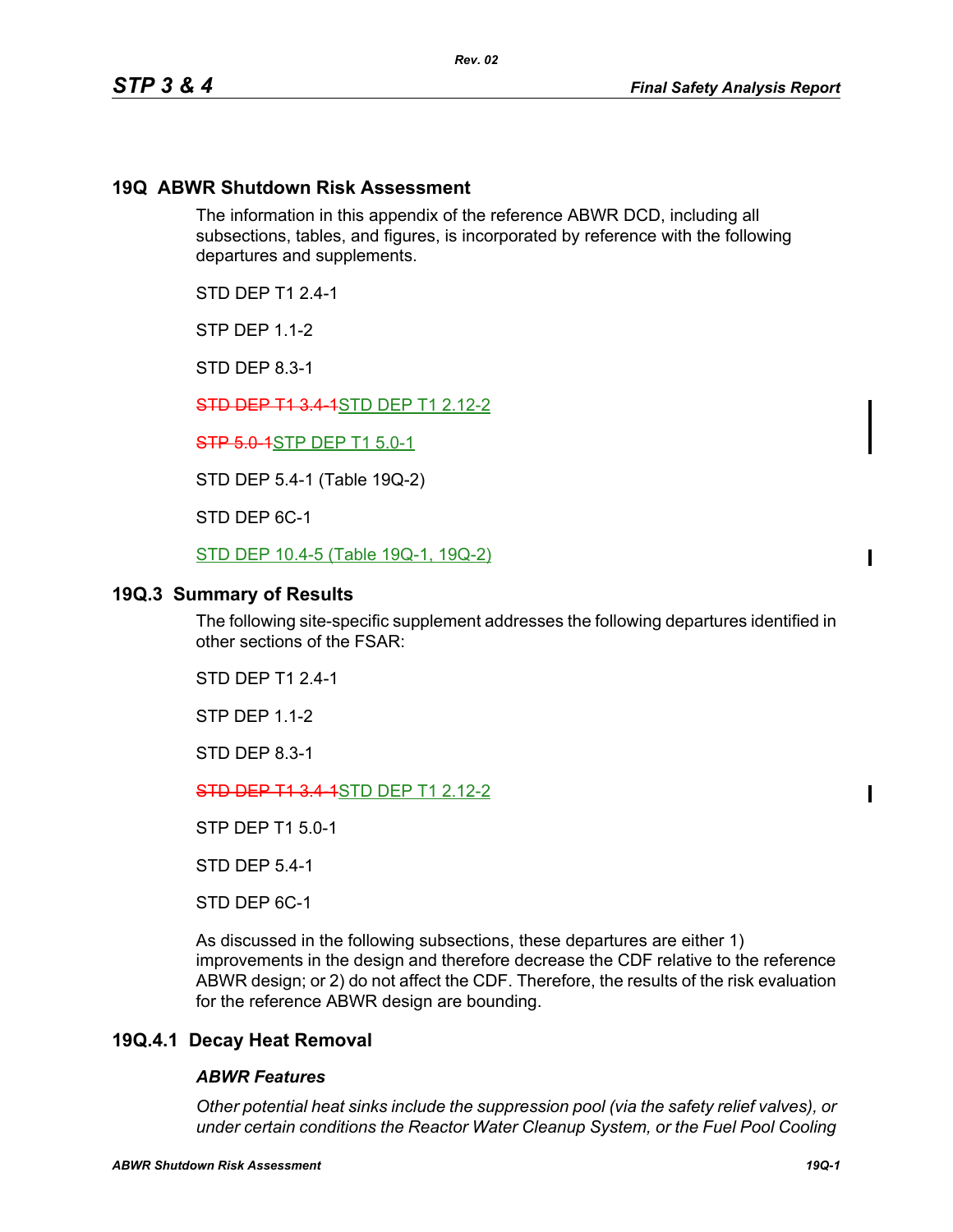П

Ι

and Cleanup System (if the reactor water level is raised to the refueling level). As a final *method, if the RPV head was removed, bulk boiling of reactor coolant in the RPV with adequate makeup would prevent fuel damage.*

STD DEP 5.4-1

The RWCU design includes two 100% pumps instead of the reference ABWR DCD design of two 50% pumps. The two 100% RWCU pumps represent an improvement in the reliability of the RWCU system, and a decrease in shutdown risk.

**STD DEP 2.4-1STD DEP T1 2.4-1** 

The RHR design has three RHR loops connected to the FPC instead of two for the ABWR DCD with normally closed inter-ties to permit additional supplemental cooling during refueling outages to reduce outage time.

Increasing the number of RHR loops connected to FPC from two to three results in a decrease in CDF, because it is an improvement of the outage management control for the fuel pool cooling system.

## **19Q.4.2 Inventory Control**

**STD DEP 2.4-1STD DEP T1 2.4-1** 

#### *Residual Heat Removal System*

*The ABWR residual heat removal (RHR) system is a closed system consisting of three independent pump loops (A, B, and C-where B and C are similar) which inject water into the vessel and/or remove heat from the reactor core or containment. Loop A differs from B and C in that its return line goes to the RPV through the feedwater line whereas loop B & C return lines go directly to the RPV. In addition, loop A does not have connections to the drywell or wetwell sprays or a return to the fuel pool cooling system. However, for purposes of this analysis, the differences are minor and the three loops can be considered identical. The RHR System has many modes of operation, each mode making use of common RHR System components. Protective interlocks are provided to prevent the most likely interactions of mode combinations.*

The RHR design has three RHR loops connected to the FPC instead of two for the ABWR DCD with normally closed inter-ties to permit additional supplemental cooling during refueling outages to reduce outage time.

Increasing the number of RHR loops connected to FPC from two to three results in a decrease in CDF, because it is an improvement of the outage management control for the fuel pool cooling system.

STD DEP 6C-1

The ECCS suction strainer departure meets NRC requirements and does not result in an increase in the shutdown risk profile.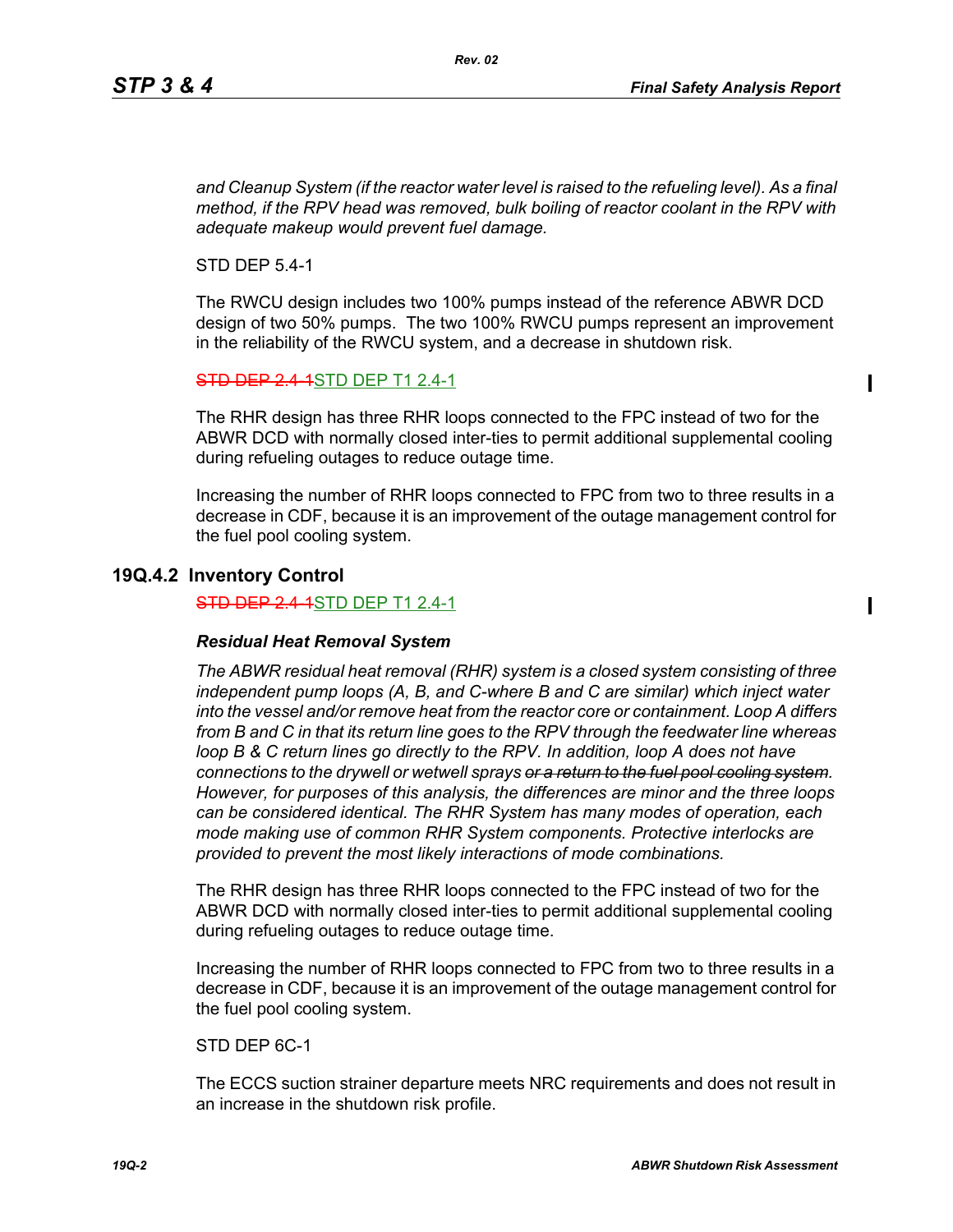## **19Q.4.4 Electrical Power**

### *ABWR Features*

*In the event that one phase of the main transformer were to fail, an installed spare is available to return the preferred source of offsite power to service without the need to procure and deliver a new transformer.*

*Rev. 02*

STP DEP 1.1-2

The STP FSAR is for a dual unit site (STP 3 & 4) compared with the ABWR DCD which is for a single unit site. The shared systems between the STP 3 & 4 (e.g., Fire Protection is credited in the shutdown risk evaluation) do not result in any changes to the assessed risk associated with shutdown conditions because the expected frequency for units being in a shutdown condition and requiring backup cooling from the fire protection system is extremely small.

### STD DEP 8.3-1

The STP design incorporates two Reserve Auxiliary Transformers (RATs) in place of the ABWR DCD design that has a single RAT. The two RATs afford greater reliability for offsite AC power and therefore, decrease the frequency of a LOOP event.

#### STD DEP T1 3.4-1STD DEP T1 2.12-2

Increasing the number of divisions from three (Div I, II, and III) to four (Div I, II, III, and IV) improves reliability and reduces the probability of mitigation system failure.

## **19Q.6 Flooding and Fire Protection**

#### *Flooding*

The following is a site-specific supplement.

*Many of the features that are designed to mitigate fires also serve to protect the plant from damage due to flooding. Physical separation of safety divisions not only prevents propagation of fires but also restricts or prevents flooding of safety-related equipment.*  The fire barriers will also prevent water due to flooding from non-divisional sources from entering a divisional area and contain water in the fire area from divisional water sources.

*Other aspects of the ABWR design that minimize the risk from flooding are the practice of not routing unlimited sources of water (e.g., service water) through ECCS room areas and ensuring that other large water sources (e.g., suppression pool) can be contained without damaging equipment in more than one safety division if a flood were to occur.*

*A review has been completed of all ABWR internal flood sources and the results show that during shutdown conditions at least one safety division would be unaffected by water damage for any postulated flood. Features, beside separation, that contribute to* 

 $\blacksquare$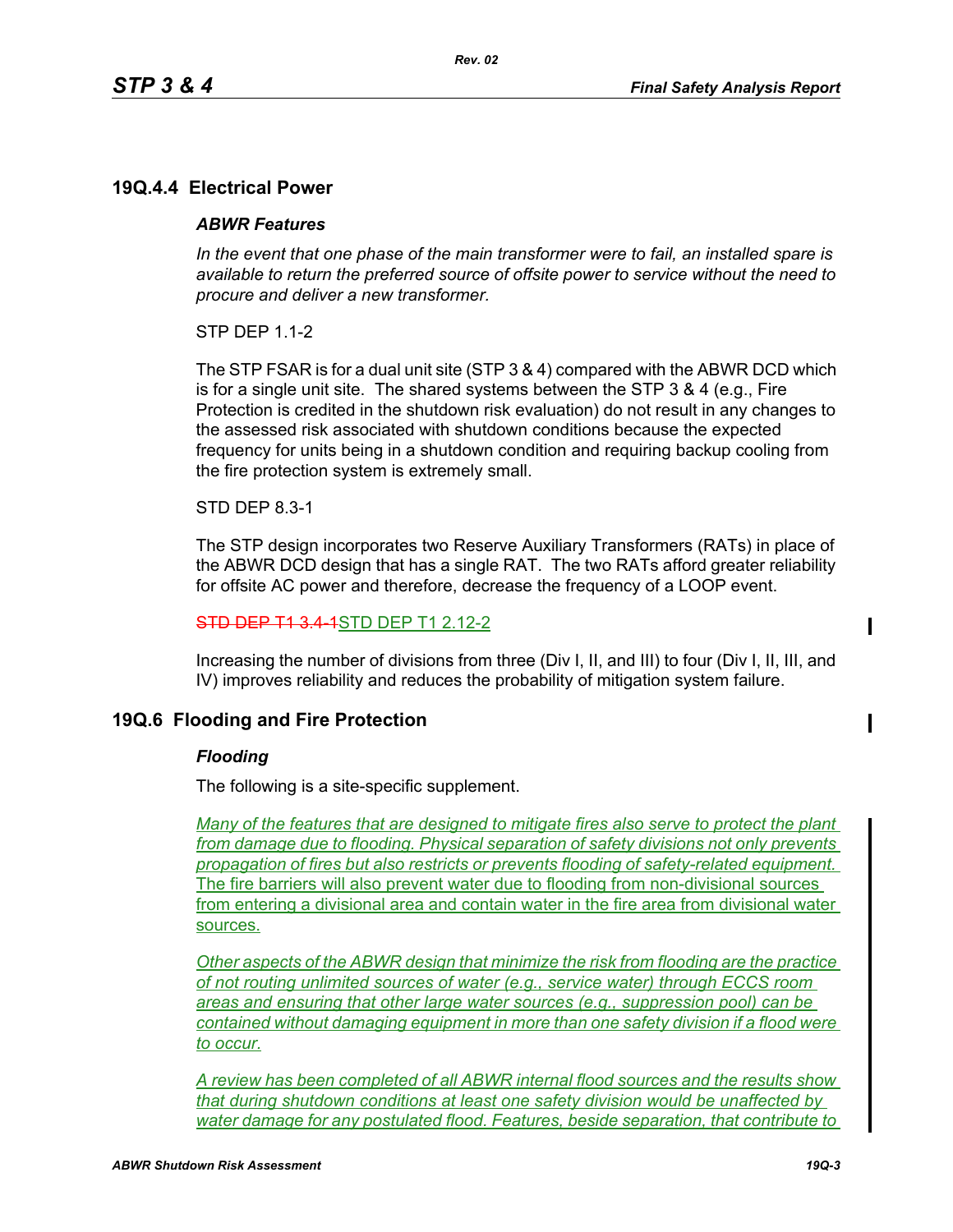*this low level of risk are: Adequately sized room floor drains, water level alarms and automatic isolation of flood sources for potentially affected roooms, mounting motors and other electrical equipment at least 20.32 cm above foor level, and using watertight doors. As was discussed under fire protection, administrative controls will be implemented to assure that at least one safety division with intact barriers is available at all times during plant shutdown.* In the ECCS rooms, The *the seals on the doors seat with water pressure from floods outside the room,* which act to minimize leakage past the seals. *With the watertight doors dogged closed, but only a small leakage past the seals is expected from flooding in the ECCS room. Therefore, during shutdown if maintenance tasks require breaching the barriers of two divisions, flooding in the intact division will not cause damage to equipment in all three divisions.* For Reactor Service Water (RSW) pump house floods, the watertight doors for the pump rooms and electrical equipment rooms are capable of withstanding floods from either direction. *Additional detail on the ABWR flood mitigation capability is contained in Appendix 19R*.

#### **Hurricane Risk**

The Abnormal Procedure for STP Units 1 & 2, which covers hurricanes and external floods, requires a plant shutdown prior to the arrival on site of hurricane winds in excess of 73 miles per hour. Therefore, the risk of hurricane damage is addressed as part of the shutdown risk evaluation.

Per the STP 3 & 4 external flooding evaluation, the storm surge from a hurricane was determined to result in a water level below plant grade. Similarly, the probablemaximum precipitation event would result in a water level onsite that is one-foot below plant grade for Units 3 & 4.

Due to the likely impact on switchyard equipment, the hurricane is modeled to result in an extended loss of offsite power event. Given that the hurricane would not result in a storm surge to threaten additional plant equipment, the hurricane risk is judged to have a small quantitative impact on shutdown risk. In addition, the tornado analysis provided in Section 19.4.2 of the reference ABWR DCD would bound the hurricane analysis with respect to high winds. High winds would also result in an extended loss of offsite power event. With three EDGs available for sources of safety-related AC power, Section 19.4.2 of the reference ABWR DCD identifies that the tornado-induced core damage frequency is small compared to the internal events core damage frequency. The tornado-induced risk is bounded by the internal events LOOP analysis provided in Appendix 19D.4. The onsite fuel oil supply supports seven days of continuous EDG operation to cope with extended LOOP events. In addition, long term fuel supply arrangements are in place to provide fuel oil from offsite sources within seven days. The hurricane-induced risk is insignificant compared to the tornado-induced risk. The ABWR DCD remains bounding for shutdown risk.

In order to reduce the risk in responding to an approaching hurricane, STP 3 & 4 commits to developing a procedure prior to fuel load to cope with impending hurricanes. (COM 19Q-1)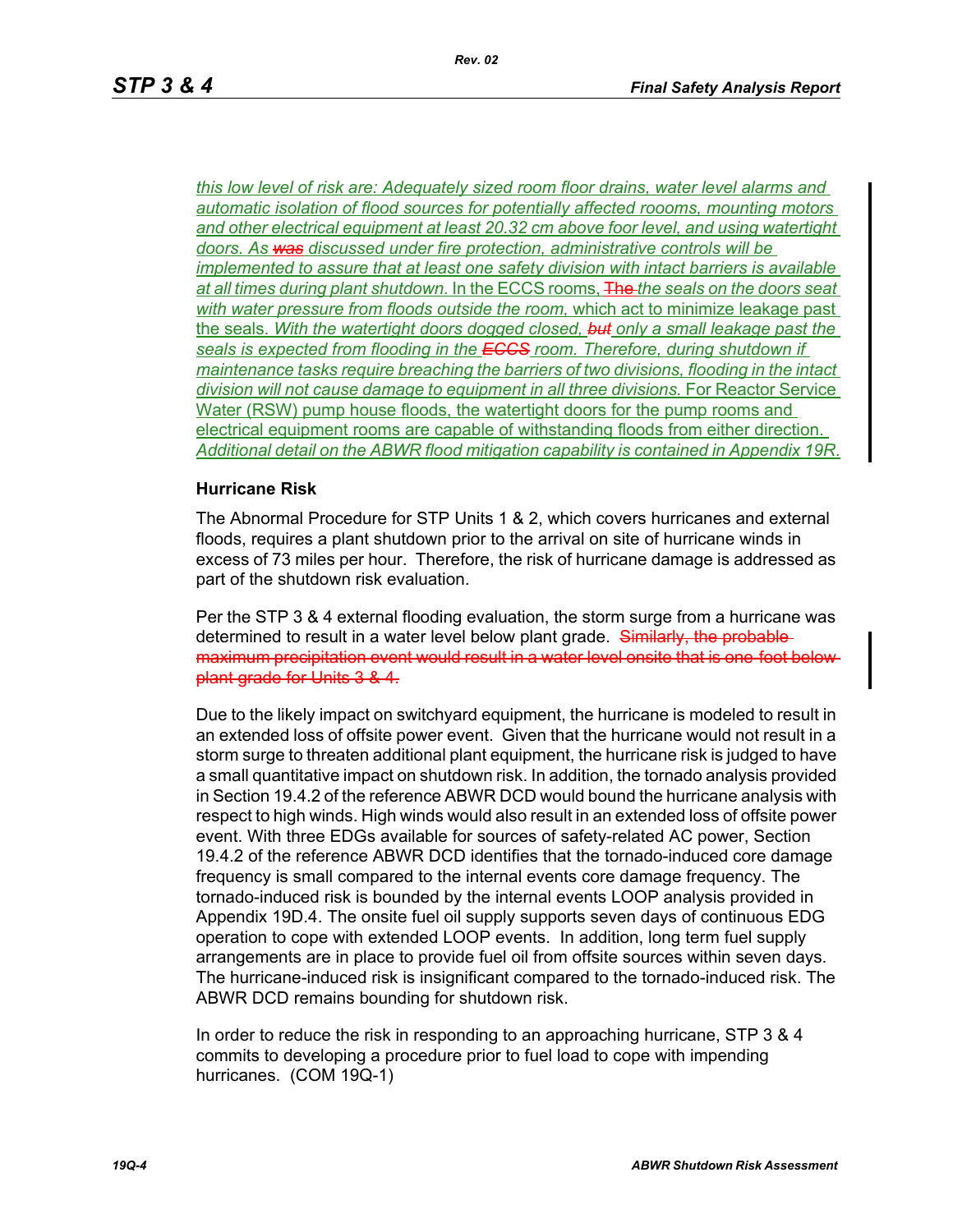## **External Flooding Risk**

STP DEP T1 5.0-1

Appendix 19R presents the analysis performed for external flooding at STP Units 3 & 4 for power operation. The events considered include: Failure of upstream dams on the Colorado River; probable maximum precipitation (PMP) events; main cooling reservoir breach; tsunamis, etc. The breach of the main cooling reservoir is the design basis flood for STP Units 3 & 4. The failure of upstream dams on the Colorado River scenario and the PMP scenario result in water level above grade, but less than the flood level due to the main cooling reservoir breach, and are much more slowly developing floods. If external flood barriers are open or removed and cannot be restored prior to high water levels reaching the site, then core damage is assumed. An operating procedure for severe external flooding will be developed and implemented prior to fuel loading. (COM 19.9-3).

The incremental increase in risk during shutdown due to external flooding is very small due to the fraction of time the plant is in a shutdown condition during a year and  $\frac{1}{r}$ the small likelihood of occurrence of an external flood is significantly less than the riskealculated for the ABWR during shutdown conditions. The ABWR DCD remains bounding for shutdown risk.

## **19Q.7.6 Success Criteria**

## *(1) Decay Heat Removal from RPV*

*Recovery of the failed RHR System, use of one of the other two RHR Systems (SDC) or the Reactor Water Cleanup (CUW) System (under certain plant conditions) is sufficient for success. The CUW System capacity is temperature dependent and require requires a single both pumps pump and both nonregenerative heat exchangers (the regenerative heat exchangers must be bypassed). In Mode 5, the Fuel Pool Cooling and Cleanup (FPC) System can be used after the reactor cavity is flooded. FPC alone after 10 days is sufficient to remove all the decay heat. Both FPC pumps and heat exchangers and the supporting systems are required. CUW can remove the entire decay heat 8 days after shutdown.*

## STD DEP 5.4-1

The RWCU design includes two 100% pumps instead of the reference ABWR DCD design of two 50% pumps. The two 100% RWCU pumps represent an improvement in the reliability of the RWCU system, and a decrease in shutdown risk.

## STD DEP T1 2.4-1

The RHR design has three RHR loops connected to the FPC instead of two for the ABWR DCD with normally closed inter-ties to permit additional supplemental cooling during refueling outages to reduce outage time.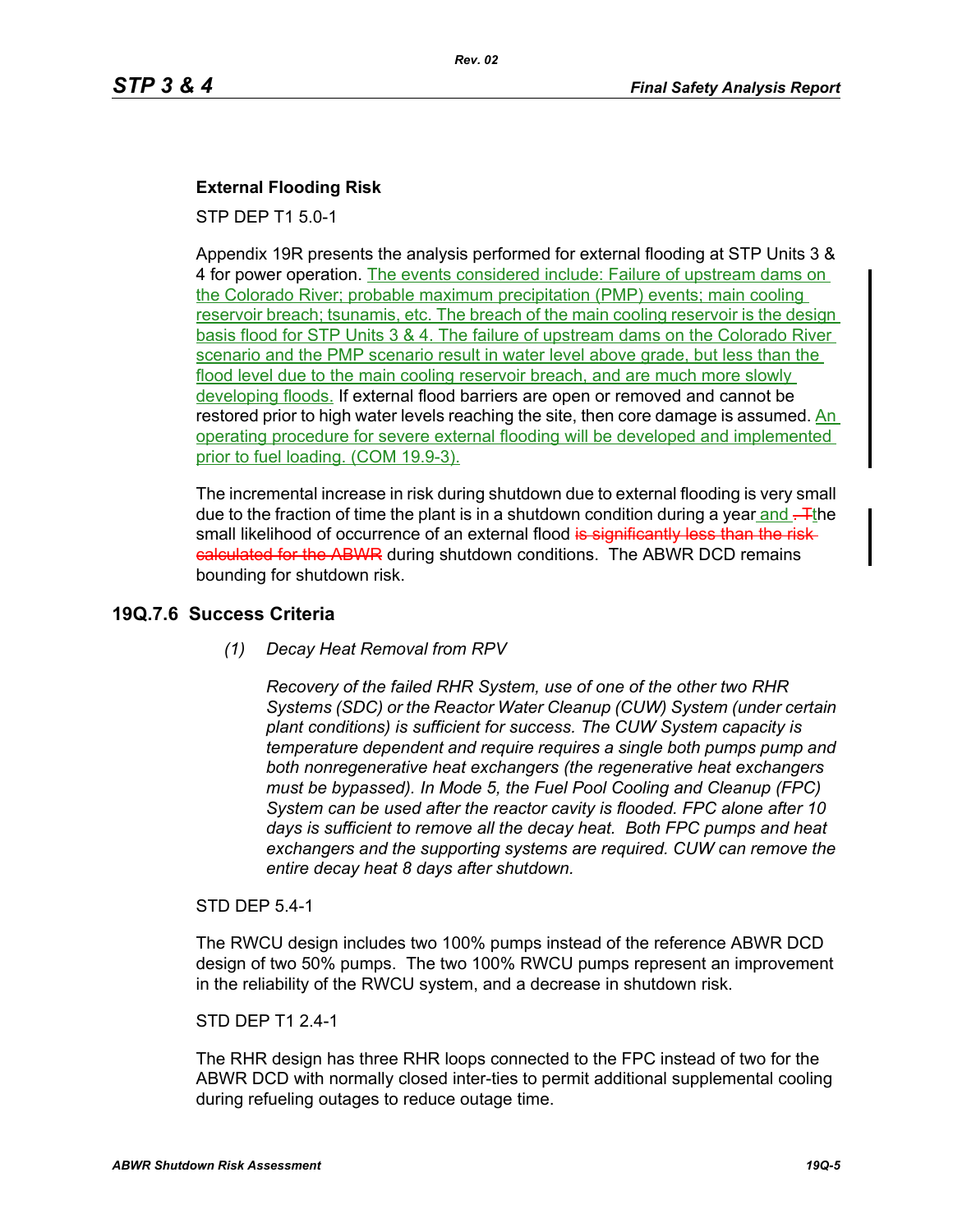Increasing the number of RHR loops connected to FPC from two to three results in a decrease in CDF, because it is an improvement of the outage management control for the fuel pool cooling system.

# **19Q.7.7.1 Loss of RHR Due to Failure in the Operating RHR System**

## STD DEP 10.4-5

*If the failed RHR System cannot be recovered, the operatior could initiate one of the other two RHR Systems, if available, in the shutdown cooling mode (R). If all RHR Systems fail, the RPV would pressurize and the main condenser could be made available (V2) by opening the MSIVs, drawing a vacuum in the condenser, and operating the feedwater,* condensate booster *and condensate pumps for makeup.*

## *Loss of RHR in Mode 3 or 4*

*If the main condenser fails or is unavailable, the operator can use the CUW System to remove the decay heat (W2) if the RPV temperature is above 386 K (234°F).*

## STD DEP 5.4-1

The RWCU design includes two 100% pumps instead of the reference ABWR DCD design of two 50% pumps. The two 100% RWCU pumps represent an improvement in the reliability of the RWCU system, and a decrease in shutdown risk.

## *Loss of RHR in Mode 5*

*Figure 19Q-4 shows the event tree for loss of RHR in Mode 5 for 3 - 8 days after shutdown. Figure 19Q-5 shows the event tree for loss of RHR in Mode 5 for the period 8 - 10 days and Figure 19Q-6 shows the event tree for greater than 10 days. The differences in these event trees are that for the period 8 - 10 days CUW alone is success (W2) and beyond 10 days FPC alone (FPC) is success.*

## **STD DEP 2.4-1STD DEP T1 2.4-1**

The RHR design has three RHR loops connected to the FPC instead of two for the ABWR DCD with normally closed inter-ties to permit additional supplemental cooling during refueling outages to reduce outage time.

Increasing the number of RHR loops connected to FPC from two to three results in a decrease in CDF, because it is an improvement of the outage management control for the fuel pool cooling system.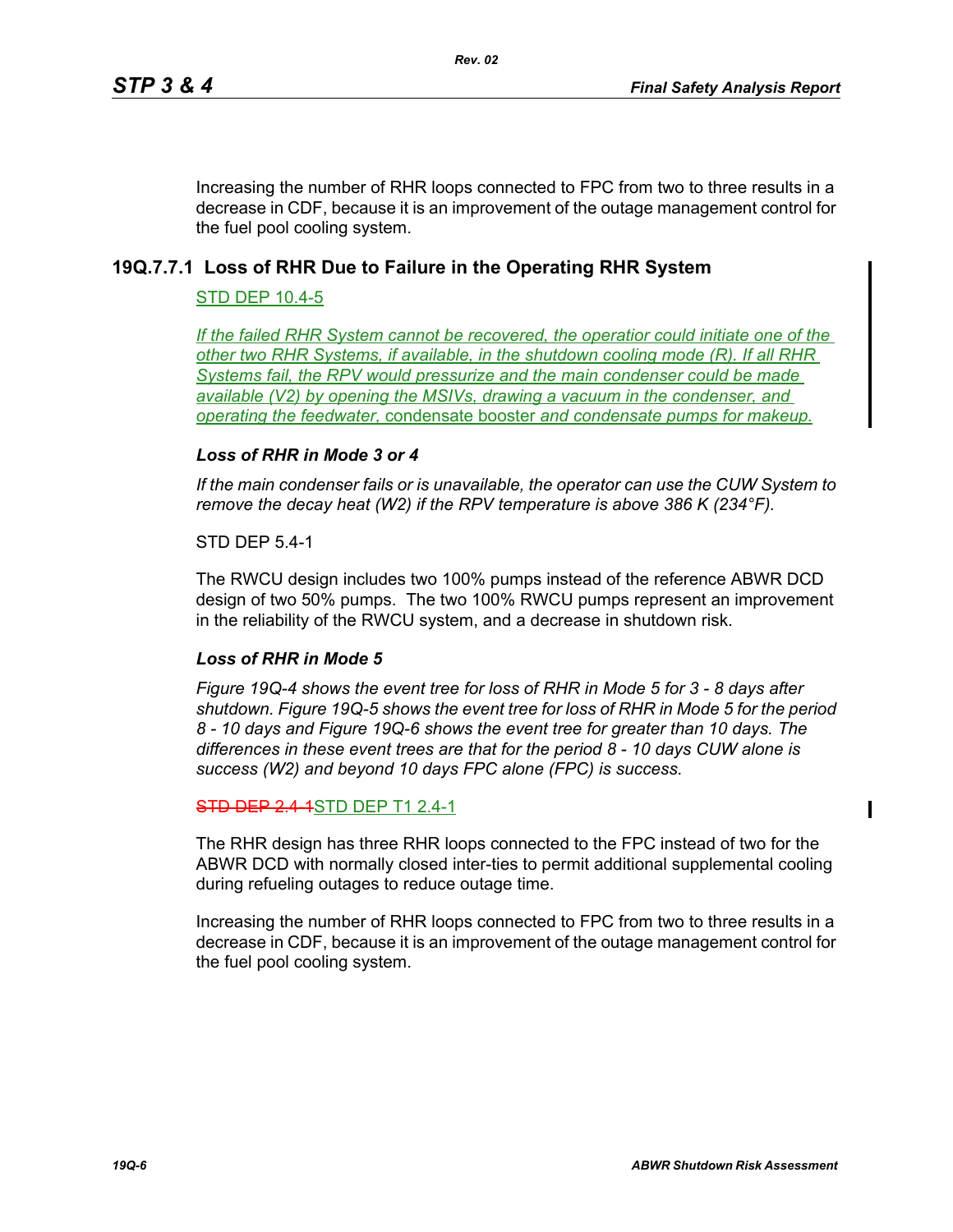| <b>Category</b>                        | <b>Feature</b>                                         | <b>Shutdown Risk Capability</b>                                                                                                                                                                                                                                                           |
|----------------------------------------|--------------------------------------------------------|-------------------------------------------------------------------------------------------------------------------------------------------------------------------------------------------------------------------------------------------------------------------------------------------|
|                                        | Feedwater, Condensate Booster,<br>and Condensate Pumps | <b>Three</b> Four electric driven pumps that can be<br>used during shutdown for makeup.                                                                                                                                                                                                   |
|                                        | <b>High Pressure/Low Pressure</b><br><b>Interlocks</b> | Controls position of RHR valves to ensure that<br>the RHR is not exposed to pressures in excess<br>of its design pressure.                                                                                                                                                                |
|                                        | <b>Makeup Sources</b>                                  | Multiple sources of RPV makeup are potentially<br>available while the plant is shutdown (e.g., main<br>condenser hotwell, condensate storage tank,<br>suppression pool, control rod drive system, AC-<br>independent Water Addition System.                                               |
|                                        | <b>No Recirculation Piping</b>                         | <b>Elimination of Recirculation piping external to</b><br>RPV reduces probability of LOCA during normal<br>operations and while shutdown.                                                                                                                                                 |
|                                        | <b>RPV Level Indication</b>                            | Permanently installed RPV water level indication<br>for all modes of shutdown. Redundant sensors<br>use two-out-of-four logic configuration to ensure<br>high reliability.                                                                                                                |
| <b>Containment</b><br><u>Integrity</u> | Containment                                            | Reinforced concrete structure surrounds RPV to<br>withstand LOCA loads and contain radioactive<br>products from potential accidents during hot<br>shutdown. Secondary containment permits<br>isolation and monitoring all potential radioactivel<br>leakage from the primary containment. |
|                                        | <b>Standby Gas Treatment System</b>                    | Removes and treats contaminated air from the<br>secondary containment following potential<br>accidents.                                                                                                                                                                                   |
|                                        | <b>Reactor Building Isolation Control</b>              | Automatically closes isolation dampers on<br>detection of high radiation. These dampers are<br>potential leakage paths for radioactive materials<br>to the environs following breach of nuclear<br>system barriers or a fuel handling accident.                                           |
|                                        | <b>Electrical Power 3 Diesel Generators</b>            | One diesel for each safety division. Independent,<br>both electrically and physically, of each other to<br>minimize common mode failure. Allows for diesel<br>maintenance while still maintaining redundancy.                                                                             |
|                                        | <b>Combustion Turbine Generator</b>                    | Redundant and diverse means of supplying<br>power to safety and non-safety buses in event of<br>loss of offsite power and diesel generator<br>failures.                                                                                                                                   |
|                                        | 2 Sources of Offsite Power                             | <b>Reduces risk of LOPP due to equipment failure</b><br>or operator error.                                                                                                                                                                                                                |

# **Table 19Q-1 ABWR Features That Minimize Shutdown Risk (Continued)**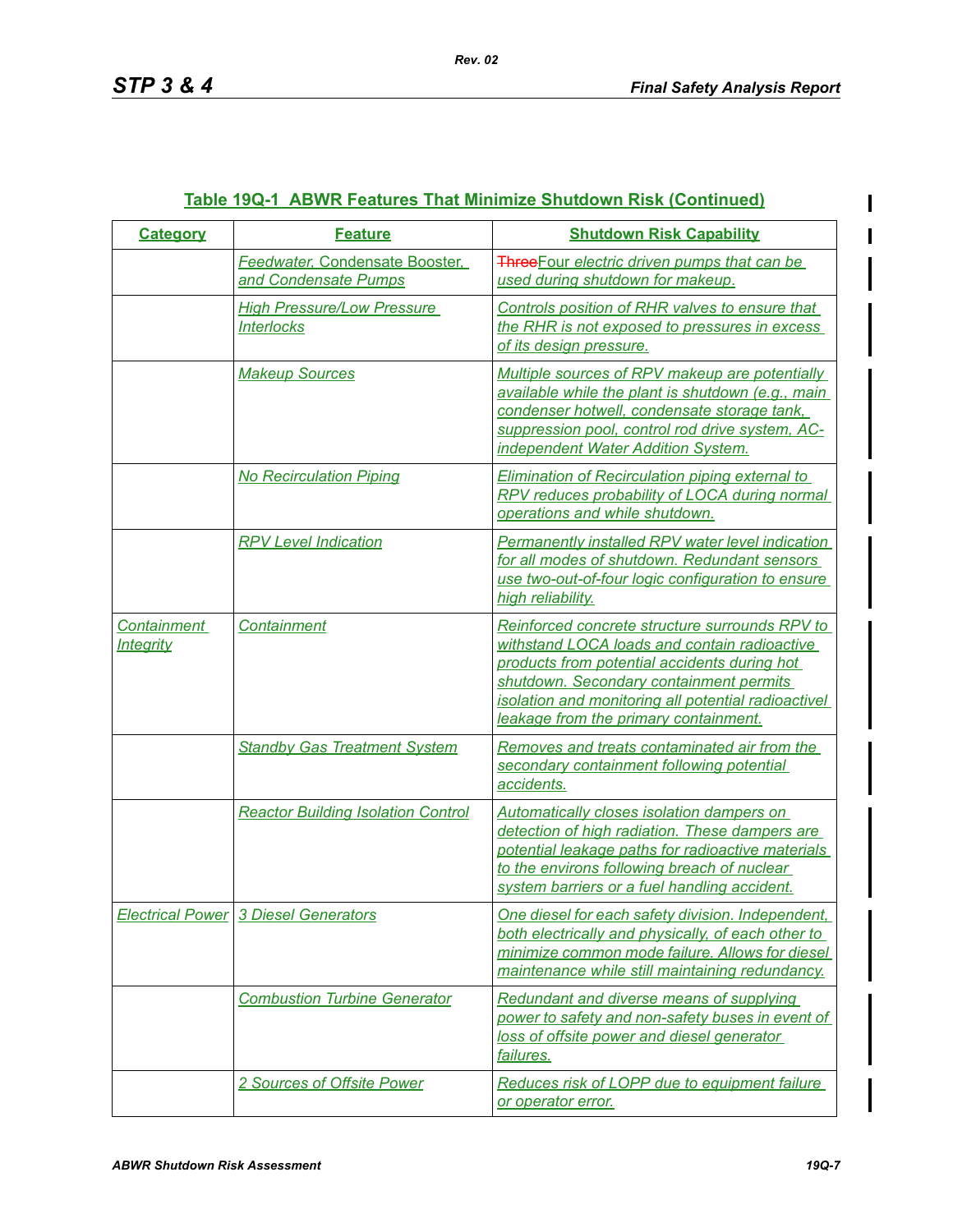| <b>Category</b>            | <b>Feature</b>                       | <b>Shutdown Risk Capability</b>                                                                                                                                                                                                                                                                                                                                                                                                                                                                                                                                                                                                                                                                                                                                                                                                                                                                                                                                                                                                                                                      |
|----------------------------|--------------------------------------|--------------------------------------------------------------------------------------------------------------------------------------------------------------------------------------------------------------------------------------------------------------------------------------------------------------------------------------------------------------------------------------------------------------------------------------------------------------------------------------------------------------------------------------------------------------------------------------------------------------------------------------------------------------------------------------------------------------------------------------------------------------------------------------------------------------------------------------------------------------------------------------------------------------------------------------------------------------------------------------------------------------------------------------------------------------------------------------|
|                            | <b>Electrical Cable Penetrations</b> | Will prevent propagation of fire damage and<br>water from postulated flooding sources.                                                                                                                                                                                                                                                                                                                                                                                                                                                                                                                                                                                                                                                                                                                                                                                                                                                                                                                                                                                               |
|                            | 4 Divisions of DC Power              | <b>Electrically and physically independent. Includes</b><br>batteries and charges. Diverse means of<br>electrical power for control circuits and<br>emergency lighting.                                                                                                                                                                                                                                                                                                                                                                                                                                                                                                                                                                                                                                                                                                                                                                                                                                                                                                              |
| <b>Flooding</b><br>Control | <b>Flood monitoring and Control</b>  | Reactor building, control building, RSW pump<br>house, and turbine building flooding is monitored<br>and alarmed in the control room. This alerts the<br>operator to potential flooding during shutdown.<br>Many flood sources (e.g., HVAC, EDG Fuel) are<br>relatively small volume and are self limiting.<br>Operation of the fire water system is alarmed in<br>the control room to help the operator differentiate<br>between a break in the fire water system and the<br>need to extinguish a fire. Larger sources are<br>mitigated by means of, equipment mounted at<br>least 20.32 cm off the floor, floor drains,<br>watertight doors, pump trips, valves closing, anti-<br>siphon capability, or operator actions except at<br>the steam tunnel interface.                                                                                                                                                                                                                                                                                                                  |
|                            | <b>Room Separation</b>               | The three divisions of ECCS are physically<br>separated and self contained within flooding<br>resisitant walls, floors, and doors. ECCS wall<br>penetrations located below the highest potential<br>flood level in the reactor building first floor<br>corridor will be sealed to prevent water entering<br>the ECCS room from the corridor. No external<br>potential flooding sources are routed through the<br><b>ECCS rooms and potential flooding sources in</b><br>other rooms will not overflow into the ECCS<br>rooms and cause damage to ECCS electrical<br>equipment. If ECCS flood barriers must be<br>breached during shutdown, administrative<br>controls ensure that at least one ECCS division<br>is operable and all barriers in that division are<br>maintained intact.<br>RSW pump house divisions are separated into<br>separate flood protected divisions. If RSW flood<br>barriers must be breached during shutdown,<br>administrative controls ensure that at least one<br>RSW division is operable and all barriers in that<br>division are maintained intact. |

# **Table 19Q-1 ABWR Features That Minimize Shutdown Risk (Continued)**

*Rev. 02*